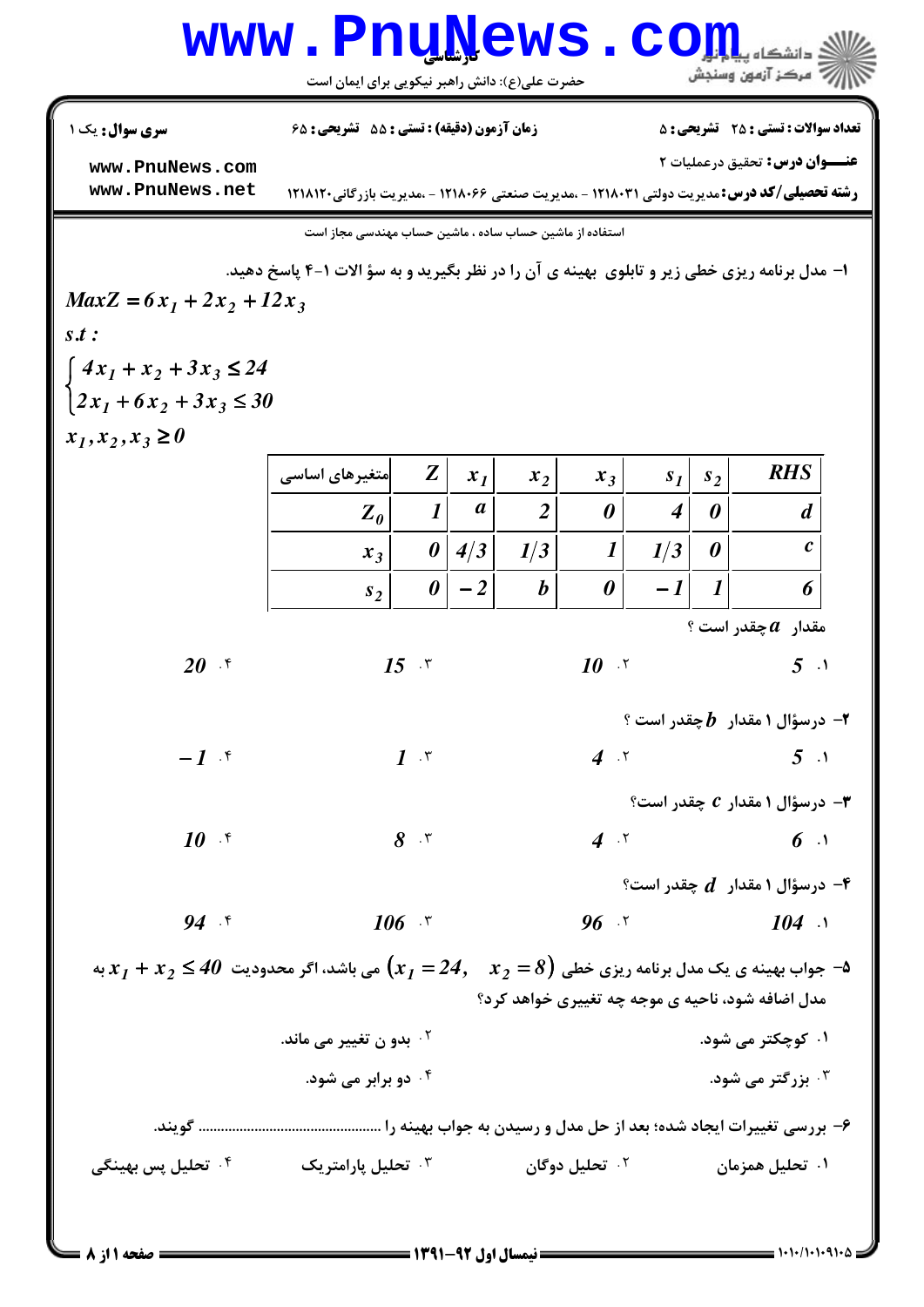## **www.PnuNews.com**

حضرت علی(ع): دانش راهبر نیکویی برای ایمان است

**تعداد سوالات : تستی : 25 - تشریحی : 5** 

زمان آزمون (دقیقه) : تستی : 55 ٪ تشریحی : 65

**سری سوال : ۱ یک** 

عنــوان درس: تحقیق درعملیات ٢

www.PnuNews.com www.PnuNews.net

**رشته تحصیلی/کد درس:**مدیریت دولتی ۱۲۱۸۰۳۱ - ،مدیریت صنعتی ۱۲۱۸۰۶۶ - ،مدیریت بازرگانی۱۲۱۸۱۲۰

۷- تابلوی بهینه ی یک مسأله ی برنامه ریزی خطی به صورت زیر است .

| متغیرهای اساسی | Z | $x_I$          | $x_2$ | $x_3$ | S <sub>1</sub> | s <sub>2</sub> | <b>RHS</b> |
|----------------|---|----------------|-------|-------|----------------|----------------|------------|
| $Z_{\theta}$   |   | $\overline{2}$ |       |       | ◡              |                |            |
| $x_2$          |   |                |       |       |                |                |            |
| $s_{2}$        |   |                |       |       |                |                |            |

ماتریس  $\, {\bf R}^{-1} \,$  در این تابلو کدام است؟

|                                       | $\begin{bmatrix} 1 & 2 \end{bmatrix}$ if | $\begin{bmatrix} 2 & 1 \\ 0 & -1 \end{bmatrix}$ . | $\begin{bmatrix} 1 & 0 \end{bmatrix}$ . | $\begin{bmatrix} 1 & 1 \\ 1 & 0 \end{bmatrix}$ |
|---------------------------------------|------------------------------------------|---------------------------------------------------|-----------------------------------------|------------------------------------------------|
| $\begin{bmatrix} 0 & 0 \end{bmatrix}$ |                                          |                                                   | $\begin{bmatrix} -I & I \end{bmatrix}$  |                                                |

۸- تابلوی اول و نهایی یک مدل برنامه ریزی خطی به صورت زیر را در نظر بگیرید و به سؤالات ۸ و۹ پاسخ دهید. . تابع هدف مدل از نوع  $\,$   $M$  و محدودیت های مدل به فرم کوچکتر و مساوی  $(\leq)$  هستند.

| <b>RHS</b>             | s <sub>2</sub>        | s <sub>1</sub>        | $x_2$            | $x_I$                 | Z                     | متغیرهای اساسی                              |
|------------------------|-----------------------|-----------------------|------------------|-----------------------|-----------------------|---------------------------------------------|
|                        | $\boldsymbol{\theta}$ | $\boldsymbol{\theta}$ | $-10$            | $-30$                 | $\boldsymbol{l}$      | $Z_{\theta}$                                |
| 4                      | 0                     | $\boldsymbol{l}$      | $\boldsymbol{l}$ | $\overline{2}$        | 0                     | s <sub>I</sub>                              |
| 6                      | $\boldsymbol{l}$      | 0                     | $\overline{2}$   | $\overline{2}$        | 0                     | s <sub>2</sub>                              |
| 60                     | $\boldsymbol{\theta}$ | 15                    | 5                | $\boldsymbol{\theta}$ |                       | $Z_{\theta}$                                |
| $\overline{2}$         | $\boldsymbol{\theta}$ | $\boldsymbol{l}$      |                  |                       | $\boldsymbol{\theta}$ | $x_I$                                       |
|                        |                       | $\overline{2}$        | $\overline{2}$   |                       |                       |                                             |
| $\overline{2}$         | $\boldsymbol{l}$      | $-1$                  | $\boldsymbol{l}$ | 0                     | $\boldsymbol{\theta}$ | $s_2$                                       |
| اگر مقادیر سمت راست از |                       |                       | 5<br>به<br>╭     |                       |                       | تغییر یابد،آنگاه مقداربهینه ی تابع هدف از ۰ |

۶ به .......... تغییر خواهد بافت.  $(6)$   $(6)$  $85.5$  $40.1$  $90$   $\mathcal{r}$  $75$   $\cdot$ 

 $= 1.111111110$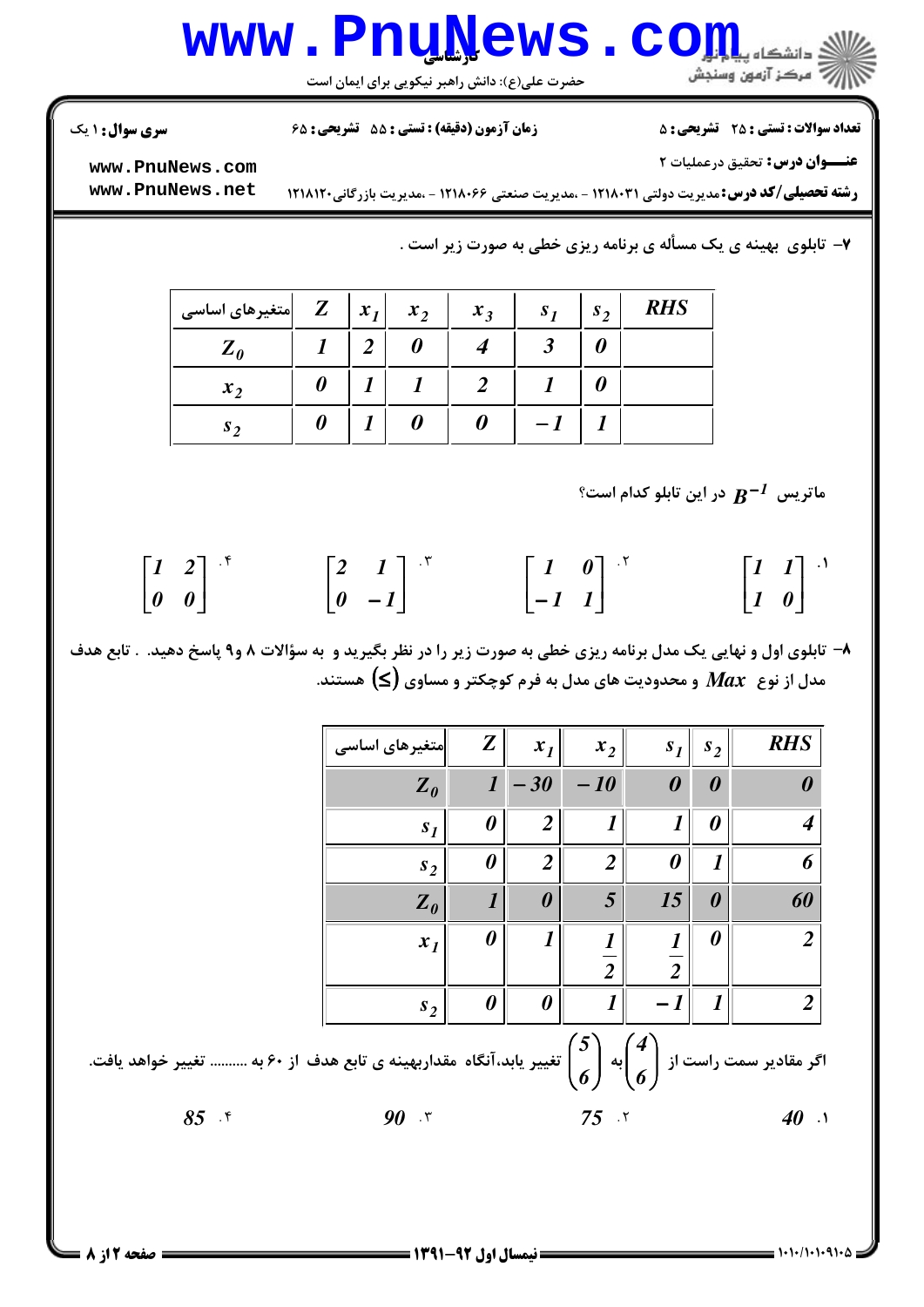|                 | WWW.Pnu News.Com                                                                                       |                                              |
|-----------------|--------------------------------------------------------------------------------------------------------|----------------------------------------------|
|                 | حضرت علی(ع): دانش راهبر نیکویی برای ایمان است                                                          |                                              |
| سری سوال: ۱ یک  | زمان آزمون (دقیقه) : تستی : 55 تشریحی : 65                                                             | <b>تعداد سوالات : تستي : 25 - تشريحي : 5</b> |
| www.PnuNews.com |                                                                                                        | عنـــوان درس: تحقیق درعملیات ۲               |
| www.PnuNews.net | <b>رشته تحصیلی/کد درس:</b> مدیریت دولتی ۱۲۱۸۰۳۱ - ،مدیریت صنعتی ۱۲۱۸۰۶۶ - ،مدیریت بازرگانی۱۲۱۸۱۲۰      |                                              |
|                 | ا9 – در باللہ اسٹریٹ میں میں تاہم جزئیں آلب امارے میں فامل در مارٹ کر میاں پیر زمین میں ایک میں میں تن |                                              |

- در سؤال ۸ ضریب  $x_2$  یعنی  $c_2$  در تابع هدف مساله ی اصلی در چه فاصله ای باشد که جواب بهین ن بدون تغيير باقى بماند؟
	- $c_2 \geq 10^{-8}$   $c_2 \leq 17^{-8}$  $c_2 \le 20$  f  $c_2 \leq 15$
- ۱۰– جدول نهایی مدل حمل و نقل زیر را در نظر بگیرید و به سؤالات ۱۰ تا ۱۴ پاسخ دهید.(اعداد گوشه ی چپ بالایی خانه های جدول یعنی ۰٫۵۰٬۱۰٬۱۰ و…نشان دهنده ی هزینه هستند.)

| مقصد\ مبدأ   |                  | $\boldsymbol{A}$ |              | $\boldsymbol{B}$           |                | $\boldsymbol{C}$  | عرضه          | $U_i$            |
|--------------|------------------|------------------|--------------|----------------------------|----------------|-------------------|---------------|------------------|
|              | ۵                |                  | $\mathsf{L}$ |                            | $\mathcal{L}$  |                   |               |                  |
|              |                  |                  |              | $\mathcal{W}$              |                |                   | $\mathcal{W}$ | $U_I=0$          |
| ٢            | $\mathbf{r}$     |                  | ٣٠           |                            | $\mathbf{r}$ . |                   |               |                  |
|              |                  |                  |              | $\mathsf{v}\cdot$          |                | ۸۰                | $ s\cdot $    | $U_2 = ?$        |
| $\mathsf{r}$ | $\boldsymbol{b}$ |                  | ٢٠           |                            | $\mathbf{r}$ . |                   |               |                  |
|              |                  |                  |              |                            |                |                   |               |                  |
|              |                  | 14.              |              | $\boldsymbol{a}$           |                |                   |               | $\ln  U_3  = 10$ |
| تقاضا        |                  | $\mathcal{N}$    |              | $\boldsymbol{\mathcal{P}}$ |                | $\mathsf{v}\cdot$ |               |                  |
| $V_j$        |                  | $V_I = 0$        |              | $V_2 = 10$                 |                | $V_3=0$           |               |                  |
|              |                  |                  |              |                            |                |                   |               |                  |

 $?$  مقدار تقاضای مقصد  $\bm{B}$  چقدر است

 $110$  f  $150$   $\cdot$  $160$   $\cdot$  $200$   $\lambda$ ا در سؤال ۱۰مقدار  $a$  چقدر است؟  $\boldsymbol{\theta}$  .  $\boldsymbol{\mathsf{r}}$  $80$   $\cdot$  $10^{15}$  $20.1$ ا- در سؤال ۱۰مقدار  $\bm{b}$ چقدر است؟  $-$ ۱۲  $20.7$  $15$   $\cdot$  $10^{-15}$  $\boldsymbol{\theta}$  .

۱۳- در جدول حمل و نقل سؤال ۱۰مقدار بهینه برابر است با :

 $Z^* = 6600$  f  $Z^* = 7000$  f  $Z^* = 6800$  f  $Z^* = 6700$ 

 $= 1.11/11.111.8$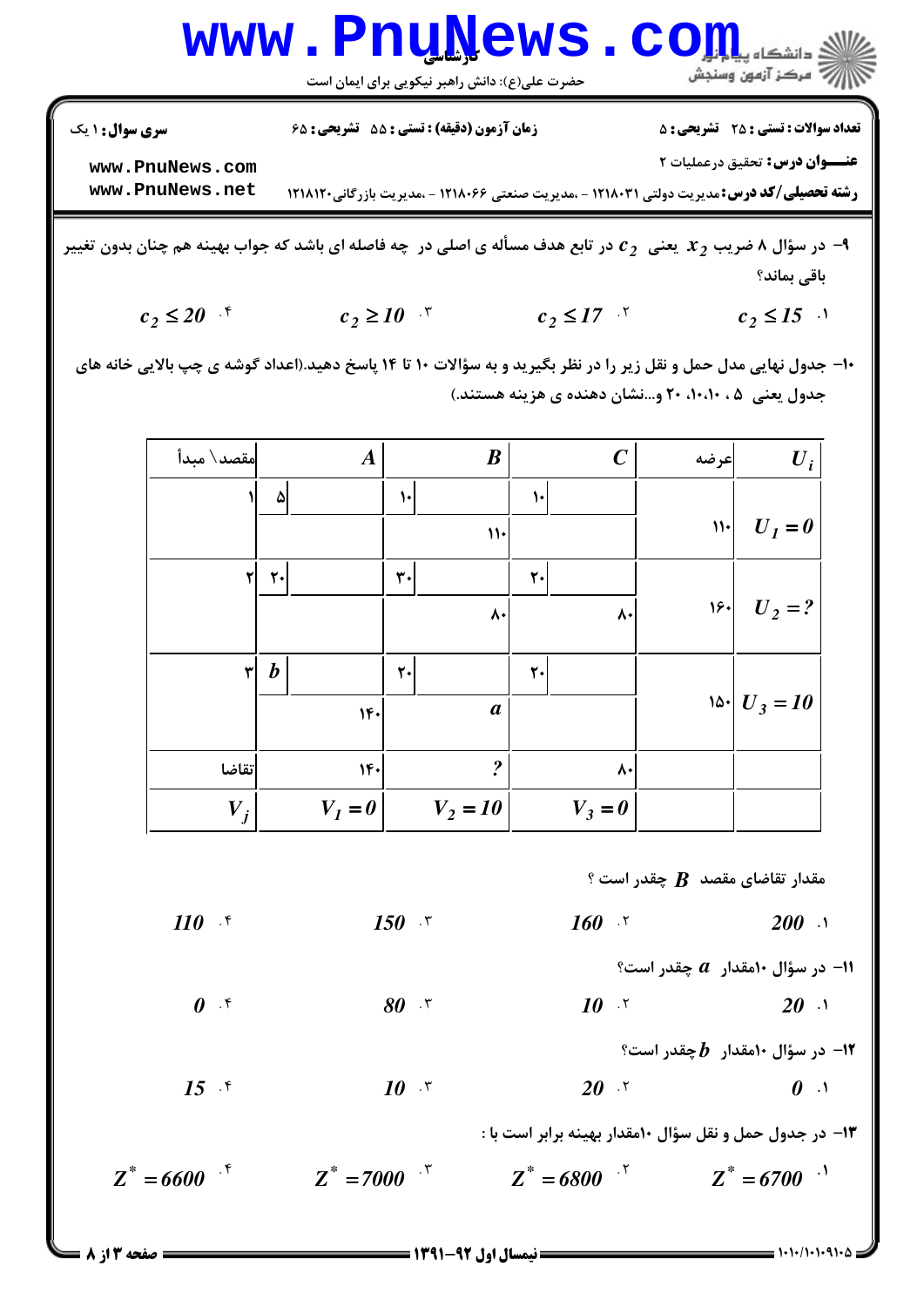|                                                           | <u>WWW • FIIUTAAMP</u><br>حضرت علی(ع): دانش راهبر نیکویی برای ایمان است                                                                                  |                                                                              |                                                                                       |
|-----------------------------------------------------------|----------------------------------------------------------------------------------------------------------------------------------------------------------|------------------------------------------------------------------------------|---------------------------------------------------------------------------------------|
| سری سوال: ۱ یک<br>www.PnuNews.com<br>www.PnuNews.net      | زمان آزمون (دقیقه) : تستی : 55 تشریحی : 68<br><b>رشته تحصیلی/کد درس:</b> مدیریت دولتی ۱۲۱۸۰۳۱ - ،مدیریت صنعتی ۱۲۱۸۰۶۶ - ،مدیریت بازرگانی۱۲۱۸۱۲۰          |                                                                              | <b>تعداد سوالات : تستی : 25 - تشریحی : 5</b><br><b>عنـــوان درس:</b> تحقیق درعملیات ۲ |
|                                                           | : 14 میزان تغییر در هزینه ی کل مسأله ی ۱۰، با انتخاب متغیر $r_{IC}$ به عنوان ورودی مساوی است با $\cdot$<br>1100 f 2400 f 1600 f 800 h                    |                                                                              |                                                                                       |
|                                                           | در مسأله ی حمل ونقل با $m$ مبدأ و $n$ مقصد تعداد معادلات به دست آمده از رابطه ی $C_{ij}=U_i+V_j=1$ در روش $\hbox{\tt -10}$<br>$2m + n$ f $m + n - 1$ f   | $mn \rightarrow$ $m+n$                                                       | ، مساوی است با $\bm{MODI}$                                                            |
|                                                           | ا– در مسأله ی حمل ونقل با $\,m\,$ مبدأ و $\,n\,$ مقصد ،تعدادمحدودیت ها،تعداد متغیرهای تصمیم و تعداد متغیرهای اساسی (به $\,$                              |                                                                              | تر تیب از راست به چپ) چقدر است؟                                                       |
|                                                           | $m+n-1$ and an $+m$<br>$m+n$ $mn$ $m+n-1$ <sup>*</sup>                                                                                                   | $m+n-1$ $m+n$ $mn$ $\cdots$<br>$mn$ $m + n$ $m + n - 1$                      |                                                                                       |
| <sup>۲</sup> ۰ یک ستون مجازی با تقاضای ۳۰ واحد اضافه کرد. | ۱۷- اگر مجموع عرضه ی تابلوی حمل و نقل ۸۰ و مجموع تقاضا ۱۱۰ باشد، برای متوازن کردن تابلوی حمل و نقل باید:                                                 | ۰۱ یک سطر مجازی با عرضه ی ۳۰ واحد اضافه کرد.                                 |                                                                                       |
|                                                           | ۰۴ هم سطر و هم ستون مجازی اضافه کرد.<br><b>۱۸</b> – برای حل یک مسأله ی تخصیص با حداقل هزینه به روش مجارستانی ، مقدار هزینه برای یک تخصیص ممنوع چقدر است؟ |                                                                              | لا یا سطر یا ستون مجازی اضافه کرد. "                                                  |
| $1 \cdot$                                                 | $-M$ $\cdot$                                                                                                                                             | $\boldsymbol{\theta}$ . $\boldsymbol{\mathsf{v}}$                            | $M$ <sup>.1</sup>                                                                     |
|                                                           |                                                                                                                                                          | ۱۹- جواب بهینه ی مسأله ی تخصیص زیر با حداقل هزینه برابر است با :<br>شغل \فرد | $\boldsymbol{B}$<br>$\boldsymbol{A}$                                                  |
|                                                           |                                                                                                                                                          | $\boldsymbol{A}$                                                             |                                                                                       |
|                                                           |                                                                                                                                                          | $\boldsymbol{B}$<br>$\mathcal C$                                             | ۶<br>۸<br>۷<br>۸                                                                      |
| $14$ $\cdot$                                              | $13$ $\cdot$                                                                                                                                             | $12$ $\gamma$                                                                | $10$ $\lambda$                                                                        |

**: صفحه 4 از 8 =**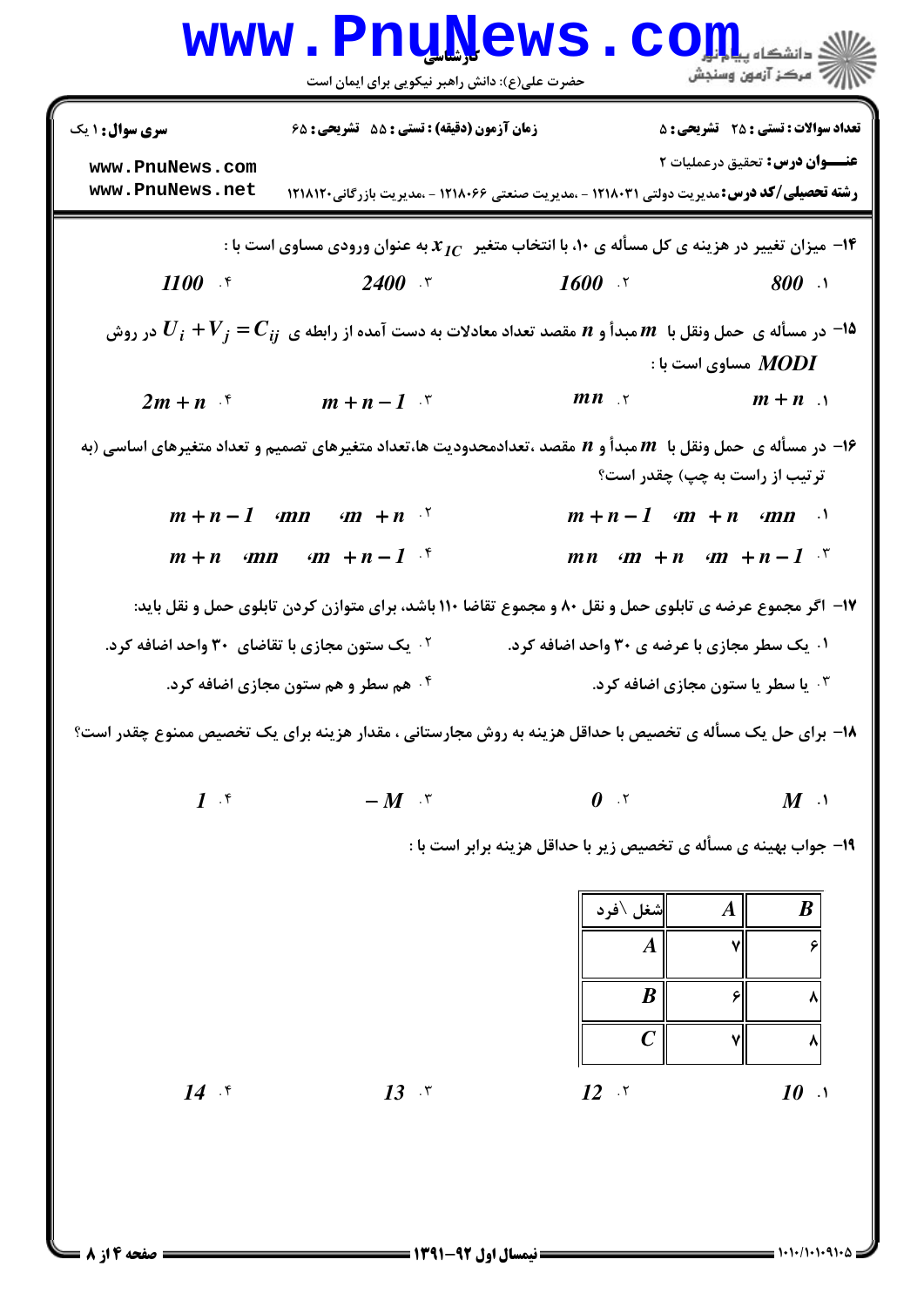| WWW.PnuNews.com<br><sup>ء</sup> َ مرڪز آزمون وسنڊش<br>حضرت علی(ع): دانش راهبر نیکویی برای ایمان است |                                                                                                                                                   |  |                  |   |                       |   |                                                                                       |  |  |  |
|-----------------------------------------------------------------------------------------------------|---------------------------------------------------------------------------------------------------------------------------------------------------|--|------------------|---|-----------------------|---|---------------------------------------------------------------------------------------|--|--|--|
| <b>سری سوال : ۱ ی</b> ک<br>www.PnuNews.com<br>www.PnuNews.net                                       | زمان آزمون (دقیقه) : تستی : 55 ٪ تشریحی : 65<br><b>رشته تحصیلی/کد درس:</b> مدیریت دولتی ۱۲۱۸۰۳۱ - ،مدیریت صنعتی ۱۲۱۸۰۶۶ - ،مدیریت بازرگانی۱۲۱۸۱۲۰ |  |                  |   |                       |   | <b>تعداد سوالات : تستی : 25 ۔ تشریحی : 5</b><br><b>عنـــوان درس:</b> تحقیق درعملیات ۲ |  |  |  |
|                                                                                                     | <b>۳۰</b> - جدول زیر ، تابلوی بهینه ی یک مدل تخصیص است، این مسأله چند جواب بهینه دارد؟                                                            |  |                  |   |                       |   |                                                                                       |  |  |  |
|                                                                                                     |                                                                                                                                                   |  |                  |   | $\boldsymbol{B}$      |   | D                                                                                     |  |  |  |
|                                                                                                     |                                                                                                                                                   |  |                  | 0 | $\boldsymbol{4}$      | Q | 0                                                                                     |  |  |  |
|                                                                                                     |                                                                                                                                                   |  | $\boldsymbol{R}$ |   | $\boldsymbol{\theta}$ |   |                                                                                       |  |  |  |

 $\overline{C}$ 

D

 $\mathbf{r}$ .

 $\overline{3}$ 

 $\boldsymbol{\theta}$ 

 $Y \cdot Y$ 

 $\boldsymbol{\theta}$ 

 $\boldsymbol{\theta}$ 

 $\boldsymbol{\theta}$ 

 $\overline{2}$ 

**۲۱- جواب بهینه ی مسأله ی زیر کدام است؟** 

 $x_1 = 0$ ,  $x_2 = 2$ 

 $x_1 = 2$ ,  $x_2 = 0$ .

 $x=0$  OR 1.

 $x \geq 0$  .

۰۱ تقریب وگل

 $MODI$   $\mathcal{N}$ يله سنگ  $\cdot^{\mathsf{r}}$ 

۲۳- کدام یک از روش های زیر برای یافتن جواب موجه اولیه در مدل حمل و نقل به کار می روند؟

۲۴- در اضلاع یک مسیر پله سنگ چند متغیر غیر اساسی وجود دارد؟

 $\Upsilon$ .  $\Upsilon$ ۰۳ صفر  $1.7$  $\mathbf{r}$ .

٢٢- اگر بخواهيم در خصوص ايجاد يک ايستگاه آتش نشاني تصميم گيري کنيم متغير تصميم آن کدام است؟

 $F. f$ 

 $OR$  1

 $x_1 = 1$ ,  $x_2 = 1$ .

 $x \geq 0$  عدد صحيح و  $^5$ 

**10 تقريب وگل و حداقل هزينه** 

 $x \leq 0$  .  $\zeta$ 

 $x_1 = 0.25$ ,  $x_2 = 1.75$ 

 $MaxZ = 100x_1 + 200x_2$ 

 $s.t.$ 

 ${x_1 + x_2 \leq 2}$ 

 $x_1, x_2 = 0$ 

 $= 1.1.11.1.91.4$ 

 $\overline{2}$ 

 $\boldsymbol{\theta}$ 

 $\mathbf{1}$ .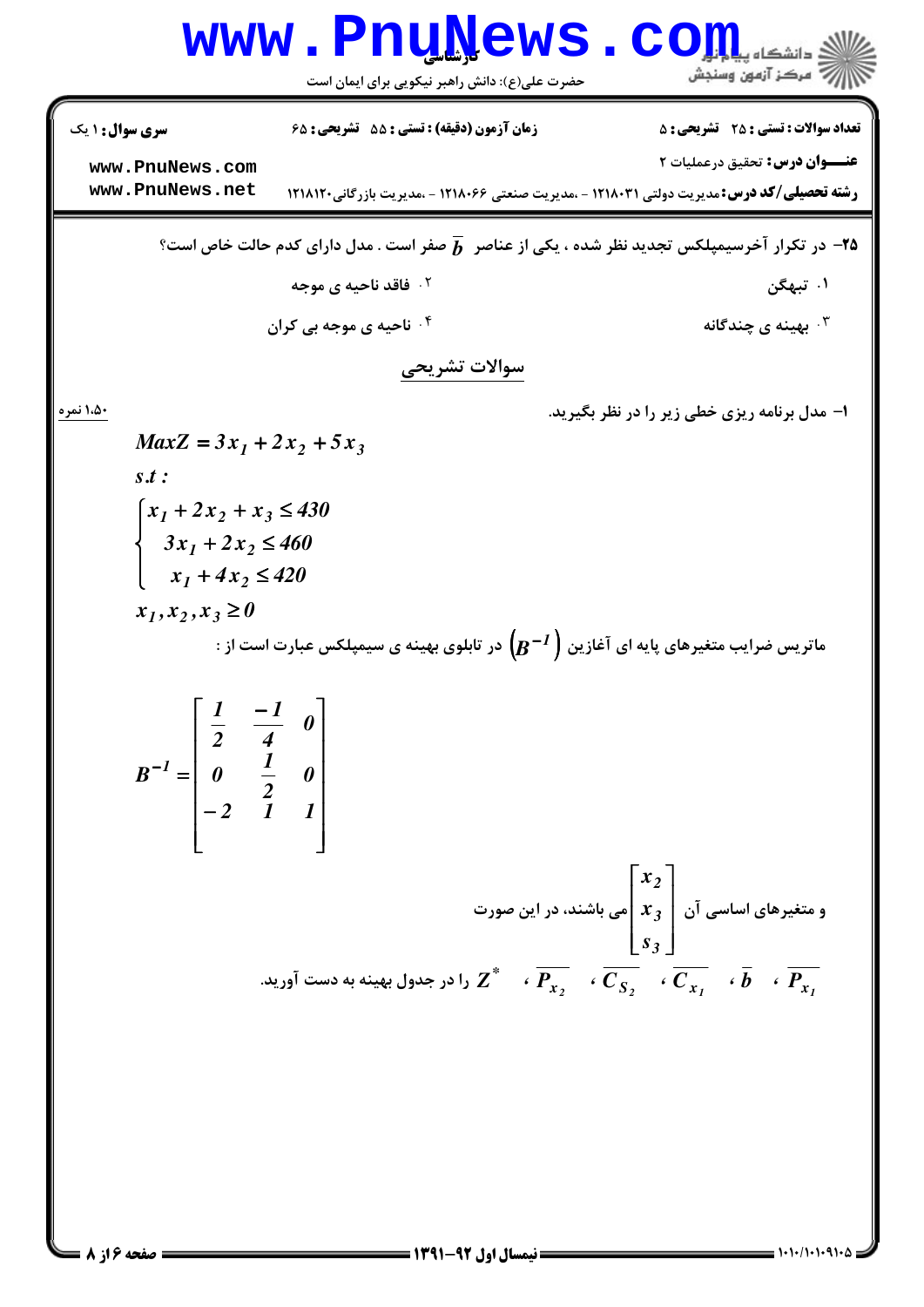## **www.PnuNews.com** الله آه مرکز آزمون وسنجش حضرت علی(ع): دانش راهبر نیکویی برای ایمان است **تعداد سوالات : تستی : 25 - تشریحی : 5 سری سوال : ۱ یک** زمان آزمون (دقیقه) : تستی : 55 ٪ تشریحی : 65 عنــوان درس: تحقیق درعملیات ٢ www.PnuNews.com www.PnuNews.net **رشته تحصیلی/کد درس:**مدیریت دولتی ۱۲۱۸۰۳۱ - ،مدیریت صنعتی ۱۲۱۸۰۶۶ - ،مدیریت بازرگانی۱۲۱۸۱۲۰ ۱،۵۰ نم<mark>ره</mark> ۲- مدل برنامه ریزی خطی زیر را در نظر بگیرید و آن را با استفاده از روش سیمپلکس تجدید نظر شده حل کنید. (یک تکرار کافی است.)  $MaxZ = 3x_1 + 2x_2$  $s.t.$  $\begin{cases} x_1 + x_2 \le 10 \end{cases}$  $\{2x_1 + x_2 \le 14$  $x_2 \leq 9$  $x_1, x_2 \ge 0$

۱،۵۰ نمره

۳- مدل برنامه ریزی خطی زیر و تابلوی بهینه ی آن را در نظر بگیرید.

$$
MaxZ = x_1 + 3x_2 + 2x_3
$$
  
s.t :

$$
\begin{cases} x_1 + x_2 + 2x_3 \le 100 \\ 2x_1 + x_2 + 2x_3 \le 120 \\ x_1, x_2, x_3 \ge 0 \end{cases}
$$

| متغیرهای اساسی | $Z \mid$ | $x_1$ | $x_2$ | $x_3$ | $s_{1}$ | $s_2$ | <b>RHS</b> |
|----------------|----------|-------|-------|-------|---------|-------|------------|
| $Z_{\theta}$   |          | Δ     | 0     |       | 2<br>J  | 0     | 300        |
| $x_2$          |          |       |       |       |         |       | <b>100</b> |
| s <sub>2</sub> |          |       |       |       |         |       | ZU         |

اگر در تابع هدف مدل ضریب  $x_J$  از  $I$ به  $\bm{A}$  تغییر یابد ، تأثیر این تغییر بر جواب بهینه چگونه خواهد بود؟در صورت تأثیر آن بر بهینگی ، جواب بهینه ی تغییر یافته را به دست آورید.

**: صفحه 7 از 8 =**